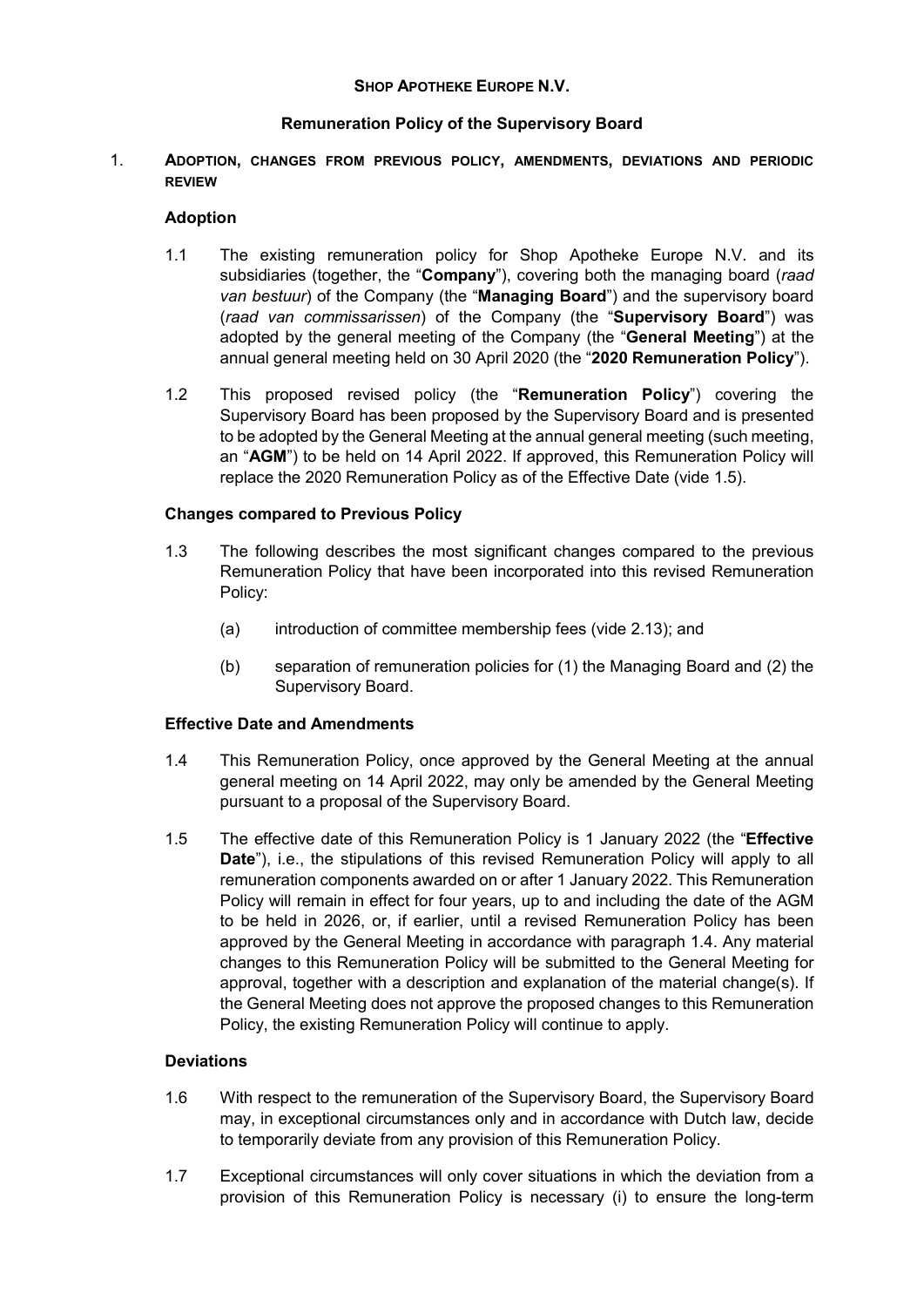interests and sustainability of the Company, or (ii) to assure the Company's viability, such as a change of control at the level of the Company.

1.8 The Supervisory Board will account and retroactively seek approval of the General Meeting for any deviation from a provision of this Remuneration Policy at the next AGM, i.e. the AGM to be held after the occurrence of the exceptional circumstance that resulted in a deviation from this Remuneration Policy.

## Periodic Review

1.9 The Supervisory Board strives to keep this Remuneration Policy up to date with market circumstances and developments as well as any new or changed requirements set by applicable laws. This Remuneration Policy will be reviewed periodically by the Supervisory Board.

# 2. REMUNERATION POLICY FOR THE SUPERVISORY BOARD

# Authority

- 2.1 The remuneration of the individual members of the Supervisory Board is determined by the General Meeting.
- 2.2 Any proposed material changes to the compensation structure or elements for the Supervisory Board set forth in this Remuneration Policy, will be submitted to the General Meeting for approval.

### Objectives and principles

- 2.3 This Remuneration Policy aims to attract and retain members of the Supervisory Board with the required background, skills and experience, and drive to develop and implement the strategy and achieve the strategic and operational objectives of the Company. The overarching aim of the Company's remuneration packages is long-term value creation for the Company by rewarding performance generating long-term profitable growth to ensure the sustainability of the Company, as well as aligning the interests of the Supervisory Board with the interests of the Company's shareholders and other stakeholders.
- 2.4 The Company's mission and strategy are centred on pursuing growth by enabling people to live their healthiest life possible, strengthening the Company's market position and developing the Company into Europe's leading customer-centric epharmacy platform, combined with sustainable development strategies, namely "better planetary care, better patient care and better employee care". This Remuneration Policy aims at incentivising the Supervisory Board to realise the Company's ambitions.
- 2.5 The Company strives to make good choices to build an ethical and sustainable business and drive sustainable profitable growth for the Company's shareholders and other stakeholders. The Company's corporate social responsibility approach is based on (i) the Company's commitment to make a positive impact on society with its mission centred on enabling people to live their healthiest life possible, (ii) limiting the Company's impact on the environment, (iii) ensuring sound corporate governance practices, and (iv) engaging, empowering and developing the Company's employees.
- 2.6 The remuneration of the members of the Supervisory Board will: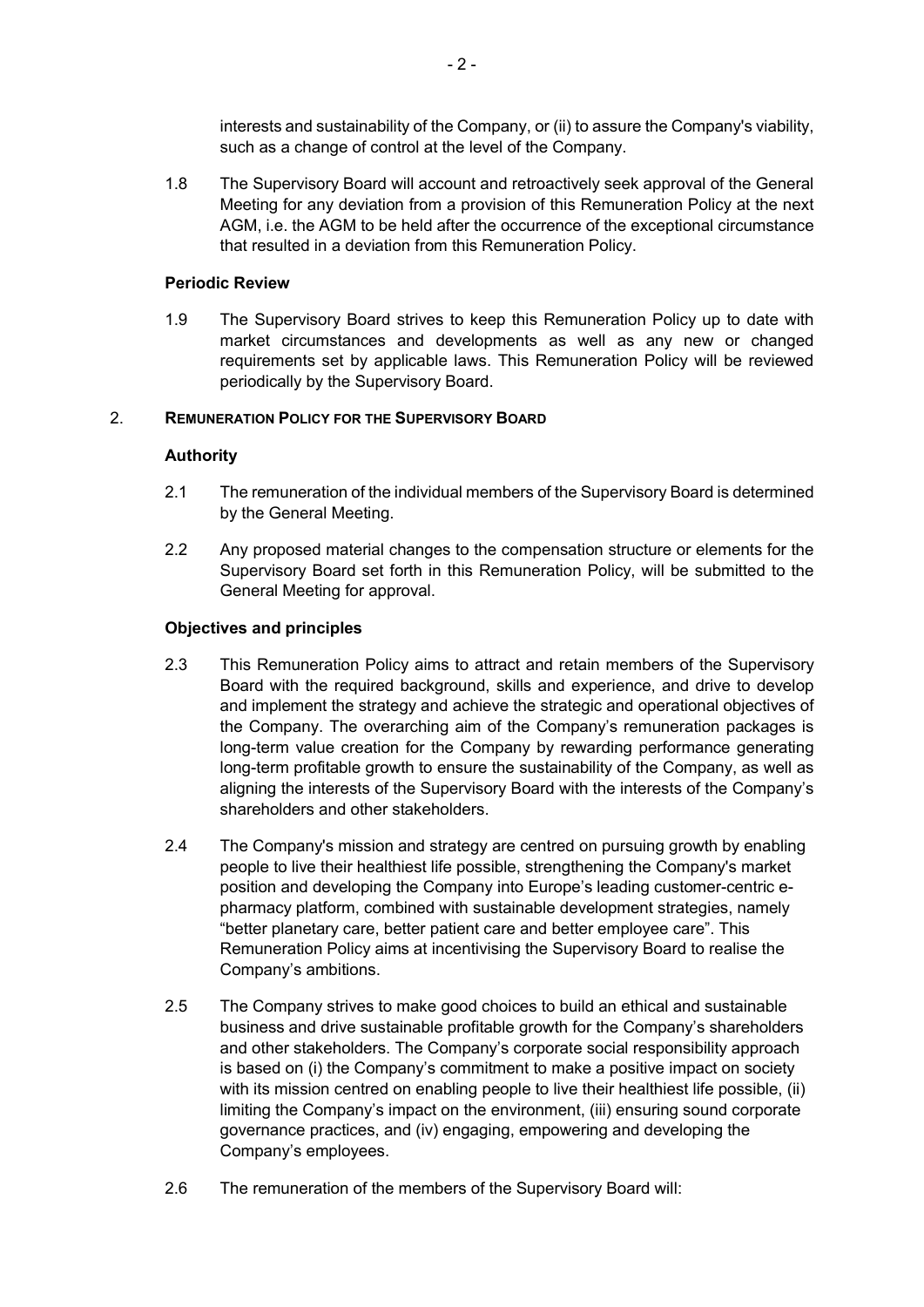- (a) be set at a level which is considered appropriate to attract individuals with the necessary international experience and ability to make an important contribution to the Company's business and operations;
- (b) consider the level of responsibility of each Supervisory Board member and the remuneration paid by other European headquartered companies of similar scale listed on a European regulated market;
- (c) be designed to fairly compensate the members of the Supervisory Board and reflects the time spent in, and the responsibilities of, each of their roles;
- (d) be based on fixed amounts paid in cash; and
- (e) be regularly assessed against European market levels.
- 2.7 The compensation for the Supervisory Board set forth in this Remuneration Policy is designed to ensure the independence of the members of the Supervisory Board and their effectiveness from a corporate governance perspective.
- 2.8 The Company aims to have a fair balance between the remuneration of the members of the Supervisory Board and the remuneration of the employees of the Company, and, therefore, the Company strives to use the same benchmarking methods, e.g., grading, market medians, industry sectors, company size, for both groups and takes remuneration ratios of a Supervisory Board member's remuneration and the average remuneration per employee of the Company into consideration. Additionally, the Company takes into consideration the internal remuneration ratios, the expectations of the Company's shareholders and the views within society, to ensure that the remuneration of the members of the Supervisory Board remains fair, reasonable and aligned with the Company's values and mission.

### Fixed compensation (annual base fee)

- 2.9 All members of the Supervisory Board are paid a fixed annual base fee to compensate them for their services for the Company.
- 2.10 The Company will reimburse any extraordinary travel expenses actually incurred by the members of the Supervisory Board when performing their services for the Company. All travel will be conducted in accordance with sustainability considerations.
- 2.11 The fixed compensation paid to the members of the Supervisory Board is not linked to the financial results of the Company. Furthermore, the members of the Supervisory Board do not (i) receive any performance related remuneration or remuneration in the form of shares in the share capital of the Company or stock options, or (ii) accrue any pension rights with the Company. In accordance with the Dutch Corporate Governance Code, any shares in the share capital of the Company held by a member of the Supervisory Board will be a long-term investment. Any trading in the Company's shares by the Supervisory Board members will be done in compliance with the Company's insider trading policy and observance of any closed periods.
- 2.12 The General Meeting at the AGM held on 21 April 2021, approved the following annual base fees for members of the Supervisory Board:
	- (a) EUR 80,000 for the chairperson of the Supervisory Board;